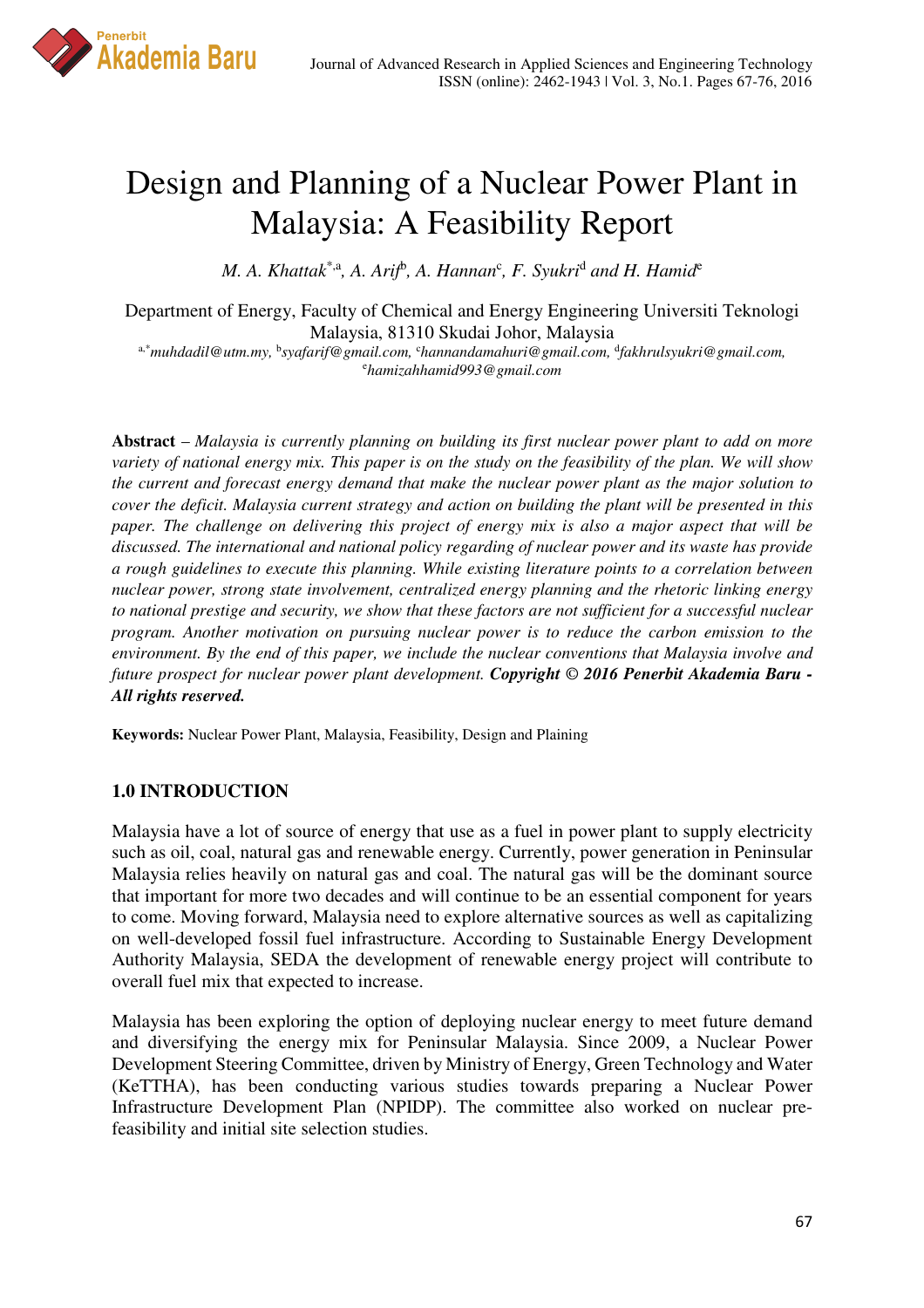



**Figure 1: Generation Mix** 

\*source from Malaysia Energy Commission

In 2011, the Government formed the Malaysia Nuclear Power Corporation (MNPC) to lead the feasibility study of this project taking into consideration safety and environment impacts [1]. Reliable and adequate electricity supply is an important catalyst for the economic development in the country. Industrial and commercial sectors are the two largest electricity users in Peninsular Malaysia that take consideration for electrical demand growth that heavily influenced by prevailing economic condition.



**Figure 2:** Latest sectoral forecast for Peninsular

<sup>\*</sup>source by Malaysia Energy Commission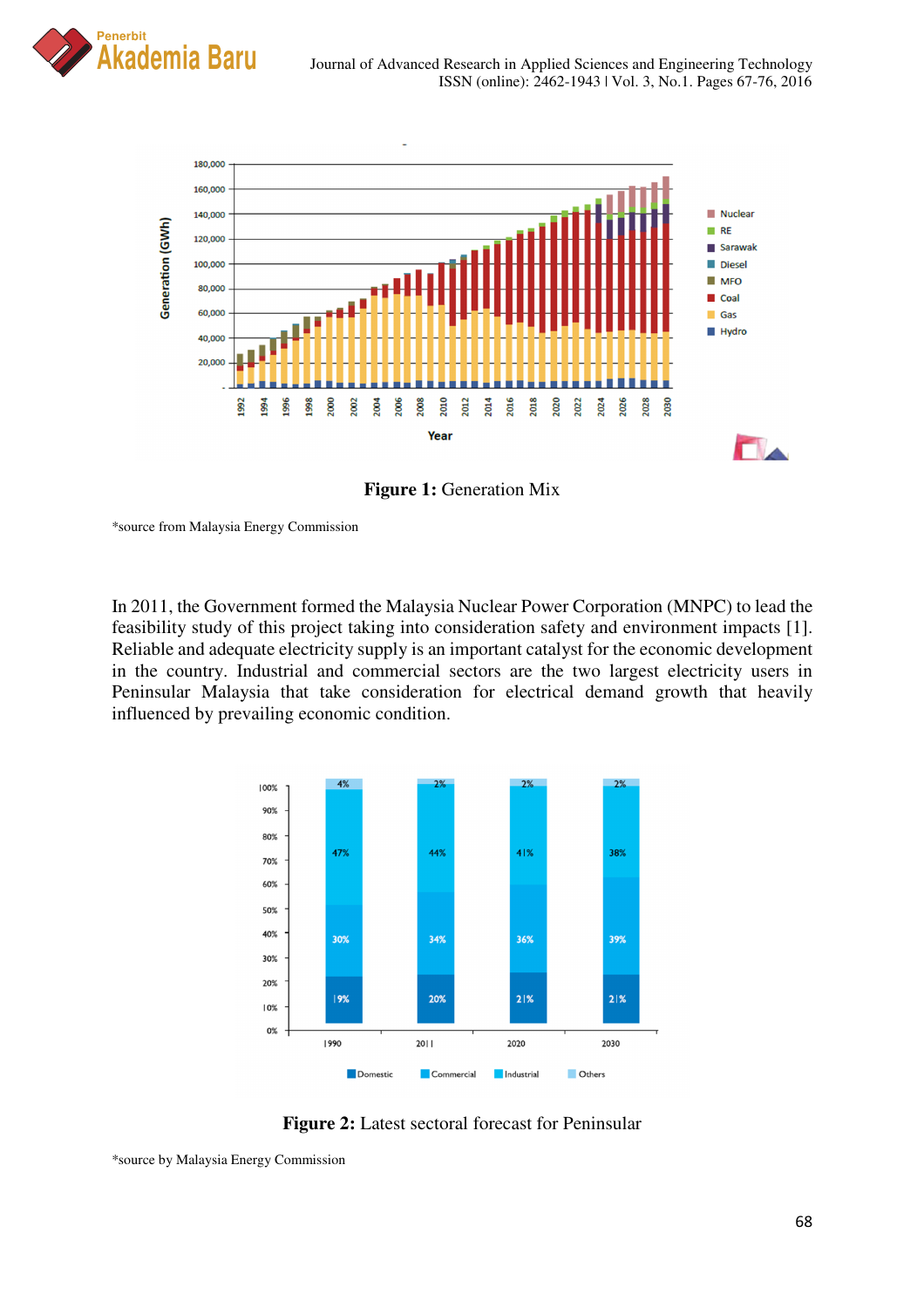Electricity sales are expected to reach 104,840GWh in 2015, which is a 2.4% growth from that in the previous year. Sales are estimated to rise to 3.4% in 2016 and 3.8% the following year. Electricity generation is forecasted to reach 116,813GWh in FY2015 and peak demand is estimated to reach 17,461MW in the same year. This is a 560MW increase or 3.3% growth from that in the previous year[2]. Malaysia's Electricity demand will rise when become a developed nation 2020 and beyond. New Power Capacity must be planned and installed.

| Average period growth rates, % pa: |                       |                            |                         |
|------------------------------------|-----------------------|----------------------------|-------------------------|
| Years                              | <b>Sales Forecast</b> | <b>Generation Forecast</b> | Peak Demand<br>Forecast |
| $2015 - 2020$                      | $3.4\%$               | $3.2\%$                    | $3.1\%$                 |
| $2015 - 2025$                      | $3.0\%$               | 2.8%                       | 2.6%                    |
| $2025 - 2035$                      | $1.7\%$               | $1.5\%$                    | $1.4\%$                 |

**Table 1:** Average period growth rates, % pa:

\*source by Malaysia Energy Commission

## **2.0 HISTORY**

According to Economic Transformation Programme (ETP) that have been introduce by prime minister of Malaysia, in 2009 a Nuclear Power Development Steering Committee, headed by the Ministry of Energy, Green Technology and Water was being set up. The committee had been tasked to plan and conducted various studies toward preparing a Nuclear Power Infrastructure Development Plan (NPIDP), which targeted to be ready in 2013.

The nuclear power plant is targeted to be a twin-unit power plant with total capacity of 2 gigawatts with the first unit in operation by 2021. The cost of twin-unit power plant is expected RM21.3 billion. Before the project be launched, there are four path that are require to be fulfil[3]

Four path the are required: -

- 1. There must be public acceptance of the project
- 2. Malaysia must ratify the relevant international treaty
- 3. The government must ensure that the correct regulatory framework is put in place
- 4. Approval for plan sites including from local populace must be obtain

These four high priorities items must be completed during the pre-project phase. In 2010 government are agree to establish a Nuclear Energy Programme Implementing Organization (NEPIO) as recommended by International Atomic Energy Agency (IAEA). By 7<sup>th</sup> January 2011 Malaysia Nuclear Power Corporation (MNPC) was established as NEPIO. MNPC will lead the nuclear power planning based on IAEA requirements and ETP nuclear timeline.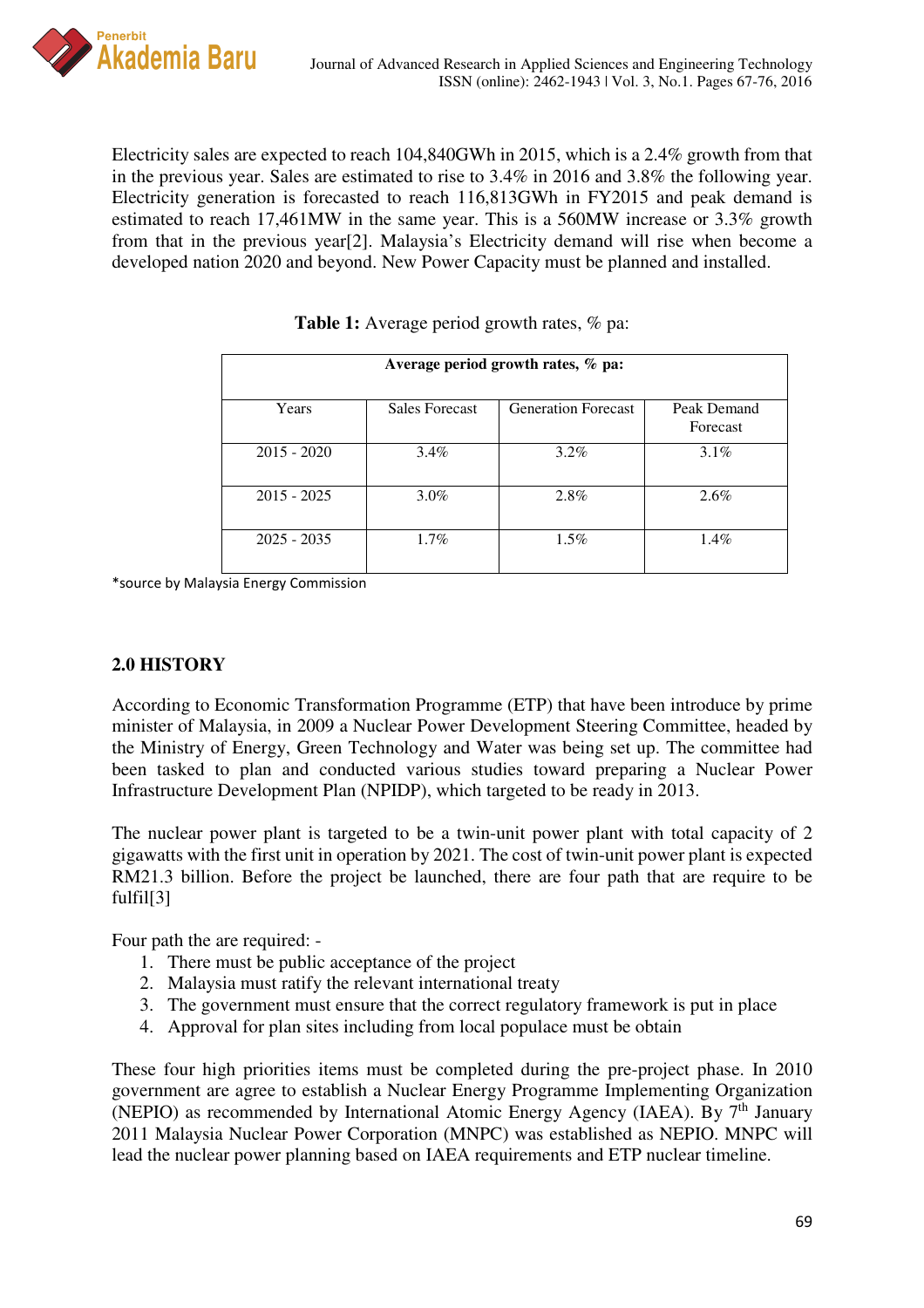

Original Milestones for Nuclear Power Development in Malaysia

- 1) Milestone 1 : June 2009
	- Ready to make a knowledgeable commitment for a nuclear power programme
	- Cabinet decision for nuclear energy to be a fuel option post-2020
- 2) Milestone 2 : 2013
	- Ready to invite bids for the first nuclear power plant
	- Ready to commission and operate the first nuclear power plant

The gap between milestone 2 and 3 are 8-9 years.

## **Post Fukushima**

The situation today are more challenging compared in 2010 when the nuclear timeline was proposed in ETP 2010 report. This is because the cost-competitiveness of nuclear electricity is now less promising with higher nuclear capital cost to incorporate extra safety designs and lower fossil fuel prices today. Public are hardly to be tolerate because they have witness news of explosion in Fukushima Dai-ichi in 2011. After the incidence there are no nuclear-related decision that have been made by the government of Malaysia[4].

Revised Target Milestones for Nuclear Power Development in Malaysia

- 1) Milestone 1 : June 2009
	- Ready to make a knowledgeable commitment for a nuclear power programme
	- Cabinet decision for nuclear energy to be a fuel option post-2020

### 2) Milestone 2 : 2019/2020 (reschedule from 2013)

- Ready to invite bids for the first nuclear power plant
- 3) Milestone 3 : 2030

Ready to commission and operate the first nuclear power plant.

## **3.0 CURRENT SITUATION AND PLANS**

### **3.1 Global and Asian context on nuclear power**

The world's energy consumption is expected to rise between 2012 and 2035 by 41% and it is surely gives us challenge to ensure long-term, sustainable access to secure, cost-effective and lower carbon power. This phenomena leading to developing nuclear power. Nuclear power generation is perfect match to meet this need as it is seen by many as the only readily available large-scale alternative to fossil fuels for production of continuous, reliable supplies of electricity. Moreover, nuclear market is well established and accepted as a core element of the global energy mix, making up 4.5 percent of total energy consumption. Furthermore, the increasing attention on reducing carbon emissions has driven steady growth in investments in renewable power sources globally [5].

In the context of Asia, the existing 119 nuclear power reactors in Asia have a combined capacity of 85 Gigawatt (GW) in 2012. A total of 331 terawatt hours (TWh) of electricity is generated by these facilities, down from 460 TWh in 2011. This is due to a near 100 percent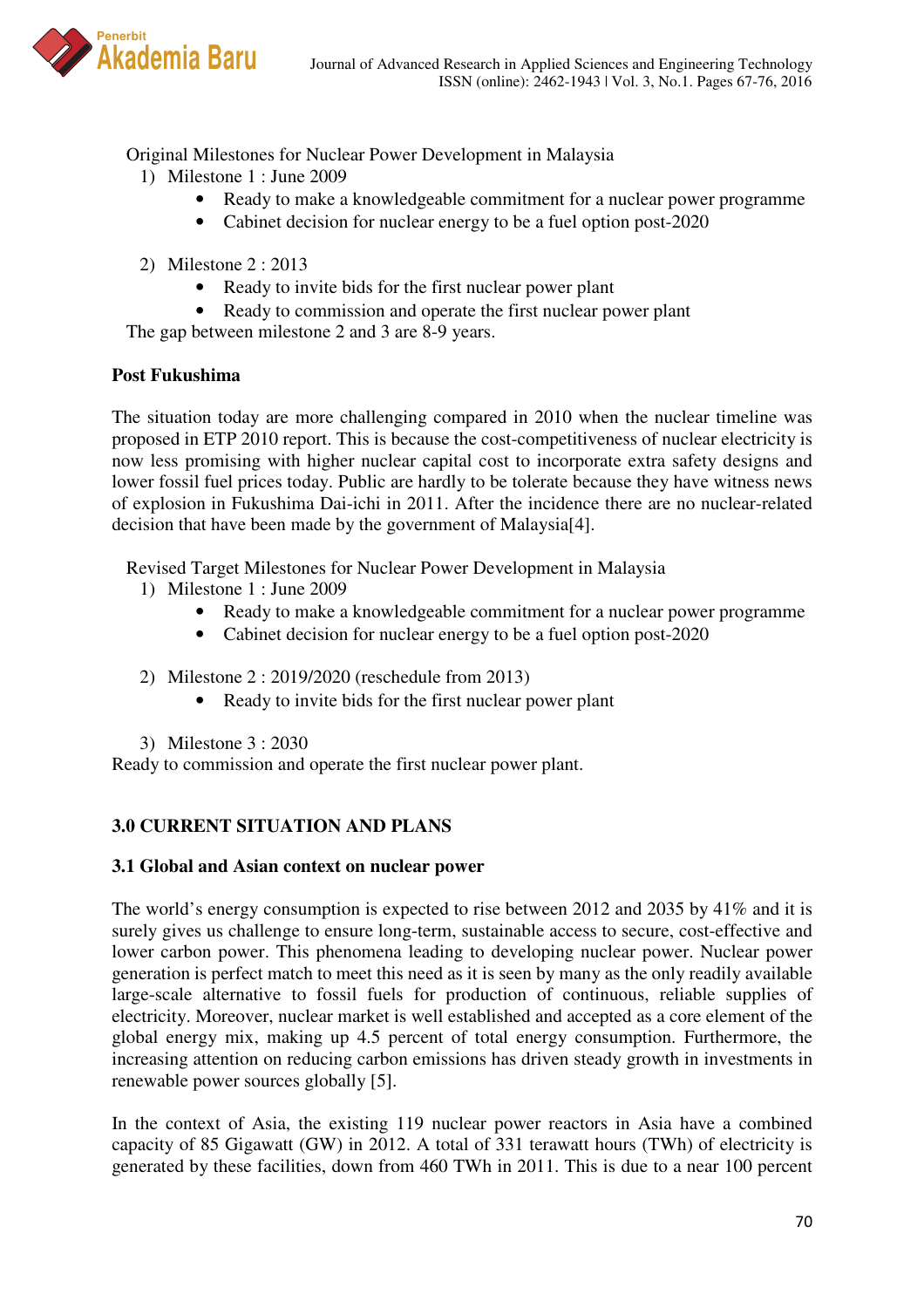

decrease of power generation in Japan's nuclear power plants which have been taken offline since the Fukushima accident in 2011. Despite Fukushima, the regional nuclear development trend seems less pronounced. Nuclear power is growing in traditional markets of China and India, and emerging in Southeast Asia, most notably in Vietnam, and also in Indonesia. There are a total of 55 research reactors in 14 countries in Asia including eight countries (six are in Southeast Asia) that do not currently operate nuclear power on a commercial scale [5].

In Malaysia, nuclear energy is a suitable option and there is an emerging interest for the option. The status of nuclear energy in Malaysia is influenced by the 1979 National Energy Policy and National Energy Security & Fuel Diversification Policies. Here is some of the major energy policies in Malaysia: [6, 7] supply and social, economic efficiency, and environmental objectives. There are five pillars regarding this policy which are energy pricing, energy supply, energy efficiency, governance, and change management.

Here is the timeline for the recent policy directions towards nuclear power development [8].

| $29th$ August 2008             | : 2009 budget in Parliament to explore nuclear energy and formulate<br>new National Energy Policy                                     |
|--------------------------------|---------------------------------------------------------------------------------------------------------------------------------------|
|                                | $10th$ September 2008 : Decision to draft National Nuclear Policy                                                                     |
| $26th$ June 2009               | : Nuclear energy is adopted as one of fuel options for electricity supply<br>post-2020, especially for Peninsular Malaysia            |
| $10^{th}$ June 2010            | : New National Energy Policy incorporated in Tenth Malaysia Plan with<br>nuclear energy as longer term option for Peninsular Malaysia |
| $16th$ July 2010               | : Adoption of National Nuclear Policy                                                                                                 |
| 25 October 2010                | : Economic Transformation Programme (ETP) launched with nuclear<br>power deployment included                                          |
| 10 <sup>th</sup> December 2010 | : Decision to establish Nuclear Energy Programme Implementing<br>Organisation (NEPIO)                                                 |
| $7th$ January 2011             | : Incorporation of MNPC as NEPIO                                                                                                      |
|                                |                                                                                                                                       |

Together with the Malaysia plan for nuclear reactor deployment, there will always be some challenges to fulfil it. The most difficult challenge would be public acceptance of nuclear energy. The Malaysian government has been receiving criticisms from the public ever since the suggestion of implementing nuclear power plant in our country. Nuclear energy is a rather new and fresh idea nowadays as compared to the fossil fuels, coals, natural gas and hydropower. The public in general does not possess deep understanding and comprehensive knowledge on the characteristics of nuclear energy. Thus, they are normally fear of the negative impacts and influences brought by the nuclear energy and do not accept or take in these risks into their lives.

In order to ensure the smooth implementation of nuclear energy in the country, the activists or government agencies involved must first ensure public confidence and acceptance regarding the issue. There are various perspectives that we need to look into and take consideration before making final decision as this involves the safety and interest of a nation and public.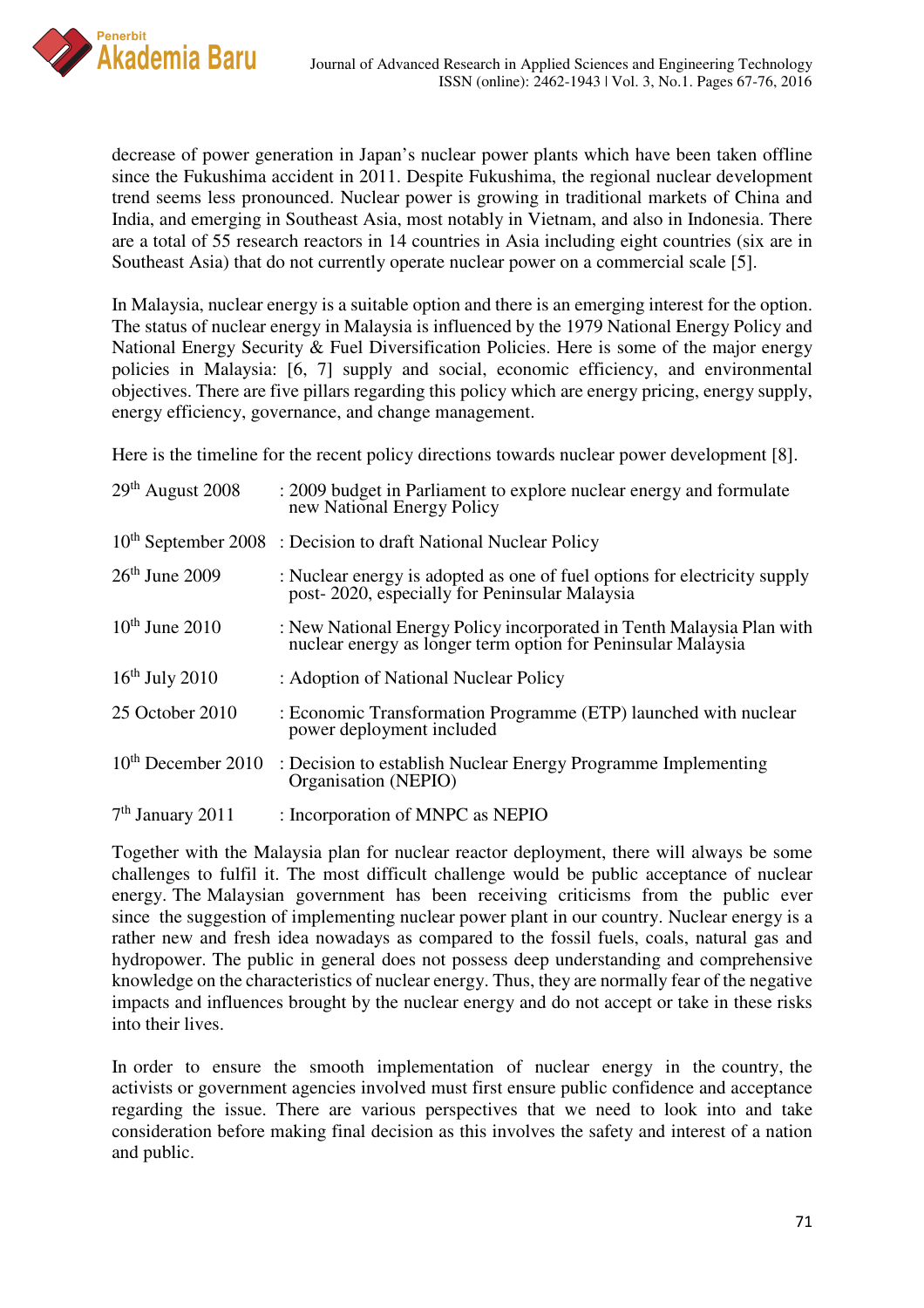

| <b>POLICY NAME</b>                      | <b>OBJECTIVES</b>                                                  |
|-----------------------------------------|--------------------------------------------------------------------|
| National Petroleum Policy 1975          | To regulate downstream oil $&$ gas industry via the Petroleum      |
|                                         | Regulations 1974                                                   |
| National Energy Policy                  | To ensure adequacy, security, and cost-effectiveness of energy     |
|                                         | supply                                                             |
|                                         | To promote efficient utilization of energy $&$ discourage wasteful |
|                                         | and non-productive patterns of energy consumption                  |
|                                         | To minimize negative environmental impacts in the energy           |
|                                         | supply chain                                                       |
| National Depletion Policy 1980          | To prolong lifespan of Malaysia's oil reserves for future security |
|                                         | & stability of oil supply                                          |
| Four-Fuel Diversification Strategy 1981 | To pursue balanced utilization of oil, gas, hydro and coal         |
|                                         | To reduce over-dependence on single fuel source                    |
|                                         | To focus on four main source of fuel such as oil, hydropower,      |
|                                         | natural gas and coal                                               |
| Five-Fuel Diversification Strategy 2001 | Renewable Energy included as the fifth fuel in energy supply       |
|                                         | mix                                                                |
|                                         | To expand source of fuel to comprise ail, hydropower, gas, coal,   |
|                                         | and renewable energy                                               |
| National Renewable Energy Policy &      | To increase renewable energy contribution in the national power    |
| Action 2009                             | generation mix                                                     |
|                                         | To facilitate the growth of the renewable energy industry          |
|                                         | To ensure the reasonable renewable energy generation costs         |
|                                         | To conserve the environment for future generations                 |
|                                         | To enhance awareness on the role and importance of renewable       |
|                                         | energy                                                             |
| New Energy Policy 2010                  | To encapsulate all efforts to ensure economic efficiency, security |
|                                         | of supply and meet social as well as environmental objectives      |

## Table 2: Major Energy Policies in Malaysia

All parties from various backgrounds should be involved in the decision-making and development of nuclear energy and given a chance to raise their doubts. Government should also provide a right path for the public to raise their concerns and opinions. Also, there is a necessity to open up any regulatory finding and judgment for the public to justify and scrutinize. This would in turn ensure the justice and equality of rights or interest among all parties. Lastly, public should be presented the advantages of nuclear energy compared to other alternatives. Some campaigns or seminars should be organised for all ages from children, students, and adults. [9]

## **3.2 Nuclear science and technology education and training**

Almost all public universities and some private universities offered science, technology and engineering programs. In Malaysia, Universiti Kebangsaan Malaysia (UKM) offers nuclear science undergraduate program since 1978 while Universiti Teknologi Malaysia (UTM) offers medical physics undergraduate program. Moreover, Universiti Sains Malaysia (USM) and Universiti Malaya (UM) provide postgraduate programs in medical physics. Other universities in Malaysia also offer nuclear science & technology as subject in Engineering, Science & Technology and also medical courses.

UTM started to offer Bachelor of Nuclear Engineering program in 2012 and the first intake of about 32 students. Universiti Tenaga Nasional (UNITEN) also offering nuclear engineering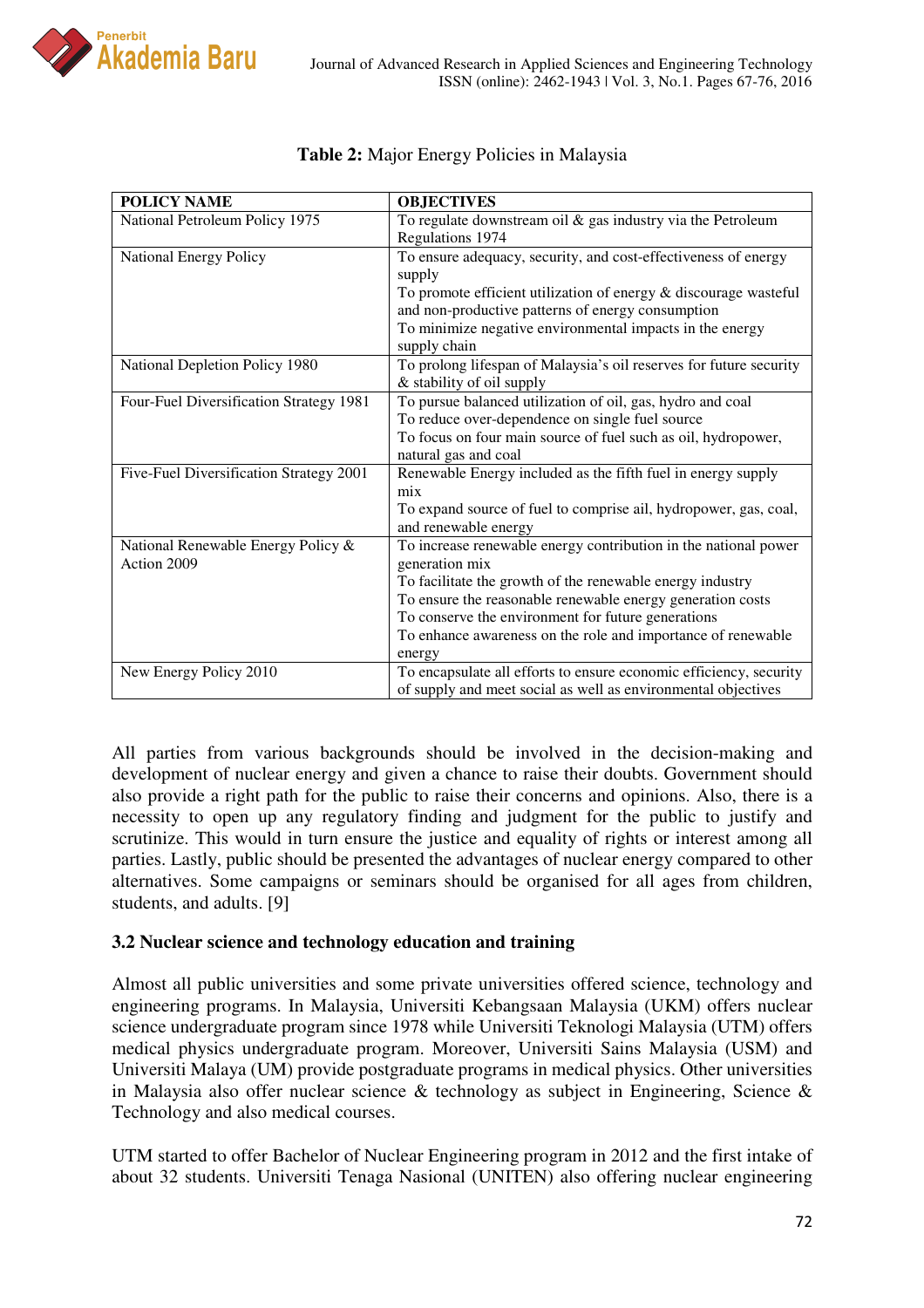

elective courses to all engineering student in 2009 and plan to offer Nuclear Engineering minor in 2014. Meanwhile, Universiti Islam Antarabangsa Malaysia (UIAM) also planned to offer Bachelor of Nuclear Engineering followed by Universiti Tun Hussein Onn which planned to offer Master of Nuclear Engineering in collaboration with Malaysian Nuclear Agency as sister campus. MNA collaborates with all universities in Nuclear Engineering Education. In 2012, Ministry of Higher Education commissioned a study on the Roadmap of Nuclear Engineering Education in Malaysia. [10]

## **3.3 Nuclear conventions that Malaysia is a party or signatory to**

Table 3 shows some conventions that Malaysia takes place in nuclear sector

**Table 3:** The Nuclear Treaty, Convention, or Agreement involving Malaysia [6]

| N <sub>0</sub> | <b>Treaty, Convention, or Agreement</b>                           | <b>Status of Malaysia</b>                                     |
|----------------|-------------------------------------------------------------------|---------------------------------------------------------------|
| $\mathbf{1}$   | 1956 Statue of the International                                  | Acceded to on 15 January 1969                                 |
|                | Atomic Energy Agency (IAEA)                                       |                                                               |
| $\overline{2}$ | 1968 Treaty on the Non-proliferation                              | Signed on 1 July 1969 and ratified on 3 May 1970              |
|                | of Nuclear Weapon (NPT)                                           |                                                               |
| $\overline{3}$ | 1972 Agreement between the                                        | Concluded and entered into force on 29 February 1972          |
|                | Malaysia Government and the IAEA                                  |                                                               |
|                | for the application of safeguards in                              |                                                               |
|                | connection with the NPT                                           |                                                               |
|                | (Comprehensive Safeguards                                         |                                                               |
|                | Agreement)                                                        |                                                               |
| $\overline{4}$ | 1997 Additional Protocol to the                                   | Signed on 22 November 2005, but yet to be ratified            |
|                | <b>IAEA</b> Comprehensive Safeguards                              |                                                               |
|                | Agreement                                                         |                                                               |
| $\overline{5}$ | 1980 Agreement between the IAEA                                   | Concluded and entered into force on 20 September 1980         |
|                | and the governments of Malaysia and                               |                                                               |
|                | the United States of America                                      |                                                               |
|                | concerning the transfer of a research                             |                                                               |
|                | reactor and enriched uranium (IAEA                                |                                                               |
|                | Project and Supply Agreement)                                     |                                                               |
| 6              | 1959 Agreement on privileges and                                  | Not a party to                                                |
|                | immunities of IAEA                                                |                                                               |
| $\overline{7}$ | 1986 IAEA Convention on Early                                     | Acceded to on 1 September 1987 and entered into force on 2    |
|                | Notification of A Nuclear Accident                                | October 1987                                                  |
| 8              | 1986 IAEA Convention on                                           | Acceded to on 1 September 1987 and entered into force on 2    |
|                | Assistance in the Case of Nuclear                                 | October 1987                                                  |
|                | Accident or Radiological Emergency                                |                                                               |
| 9              | 1979 Convention on the Physical<br>Protection of Nuclear Material | Cabinet approval to accede to made on 27 October 2003, but    |
|                | (CPPNM)                                                           | legal process to criminalize related offences still on-going  |
| 10             | 2005 protocol to amend the                                        | Yet to accede to, but related offences will be criminalized   |
|                | convention on Physical Protection of                              | together with those for 1979 CPPNM                            |
|                | Nuclear Material                                                  |                                                               |
| 11             | 1994 Convention on Nuclear Safety                                 | Yet to accede to, but need to accede, especially with nuclear |
|                |                                                                   | power                                                         |
| 12             | 1963 Vienna convention on Civil                                   | Not a party to                                                |
|                | Liability for Nuclear Damage                                      |                                                               |
| 13             | 1997 protocol to amend the Vienna                                 | Yet to accede to, but may need to accede or adopt provisions  |
|                | Convention on Civil Liability for                                 | in national legislation, especially with nuclear power        |
|                | nuclear Damage                                                    |                                                               |
| 14             | 1997 Convention on Supplementary                                  | Yet to accede to, but may need to accede or adopt provisions  |
|                | <b>Compensation for Nuclear Damage</b>                            | in national legislation, especially with nuclear power        |
|                |                                                                   |                                                               |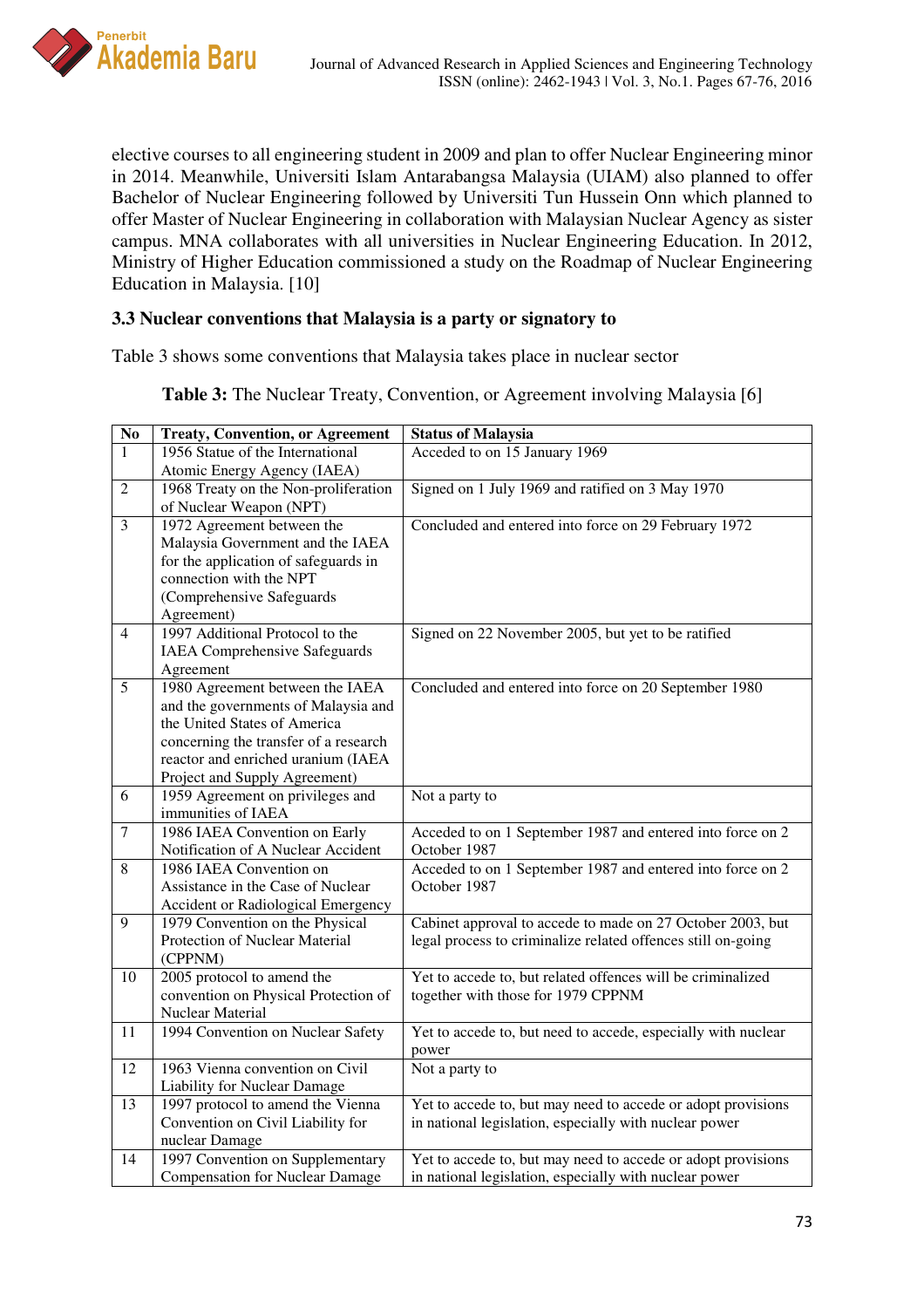

| 15 | 1997 Joint Convention on the Safety     | Yet to accede to, but may need to accede, especially with  |
|----|-----------------------------------------|------------------------------------------------------------|
|    | of Spent Fuel Management and on         | nuclear power                                              |
|    | Safety of Radioactive Waste             |                                                            |
|    | Management                              |                                                            |
| 16 | 1963 Treaty Banning Nuclear             | Signed and ratified on 15 July 1964                        |
|    | Weapon Tests in the atmosphere on       |                                                            |
|    | outer space, and under water. (Partial  |                                                            |
|    | Test ban Treaty, PTBT)                  |                                                            |
| 17 | 1967 Treaty on Principles Governing     | Signed on 20 February 1967, but yet to ratify              |
|    | the states in the exploration and use   |                                                            |
|    | of outer space, including the moon      |                                                            |
|    | and other celestial bodies (Outer       |                                                            |
|    | Space Treaty)                           |                                                            |
| 18 | 1972 Treaty on the prohibition of the   | Signed on 20 May 1971 and ratified on 21 June 1972         |
|    | emplacement of nuclear weapons          |                                                            |
|    | and other weapons of mass               |                                                            |
|    | destruction on the sea bed and the      |                                                            |
|    | ocean floor and in its sub-soil thereof |                                                            |
|    | (sea-bed Treaty)                        |                                                            |
| 19 | 1995 Treaty on the South-East Asia      | Signed on 15 December 1995 and ratified on 11 October 1996 |
|    | Nuclear Weapons-Free Zone               |                                                            |
|    | (SEANWFZ)                               |                                                            |
| 20 | 1996 Comprehensive Nuclear Test-        | Signed on 23 July 1998 and ratified on 17 January 2008     |
|    | Ban Treaty (CTBT)                       |                                                            |
| 21 | 2005 International Convention on        | Signed on 16 December 2005, but yet to ratify              |
|    | Suppression of Acts of Nuclear          |                                                            |
|    | Terrorism                               |                                                            |

## **4.0 FUTURE PROSPECTS FOR NUCLEAR POWER IN MALAYSIA**

### **4.1Motivation for nuclear power development**

**Table 4:** Motivation for nuclear power development in Malaysia [7]

| <b>Motivation</b>                           | <b>Explanation</b>                                                                                               |
|---------------------------------------------|------------------------------------------------------------------------------------------------------------------|
| Long-term energy security                   | To ensure reliable and secure long term energy supply                                                            |
| Diversification on energy resources         | Reduce overdependence on fossil fuel such as natural gas, coal, and<br>$\overline{01}$                           |
| Depletion of indigenous energy<br>resources | Declining oil and gas production and proven reserve                                                              |
| Reduce heavy reliance on imports of<br>coal | Coal is fully procured from the international market which are<br>Indonesia, Australia, Russia, and South Africa |
| Reduce green-house-gas (GHG)<br>emission    | To achieve 40% reduction in carbon intensity compared to 2005<br>level by 2020                                   |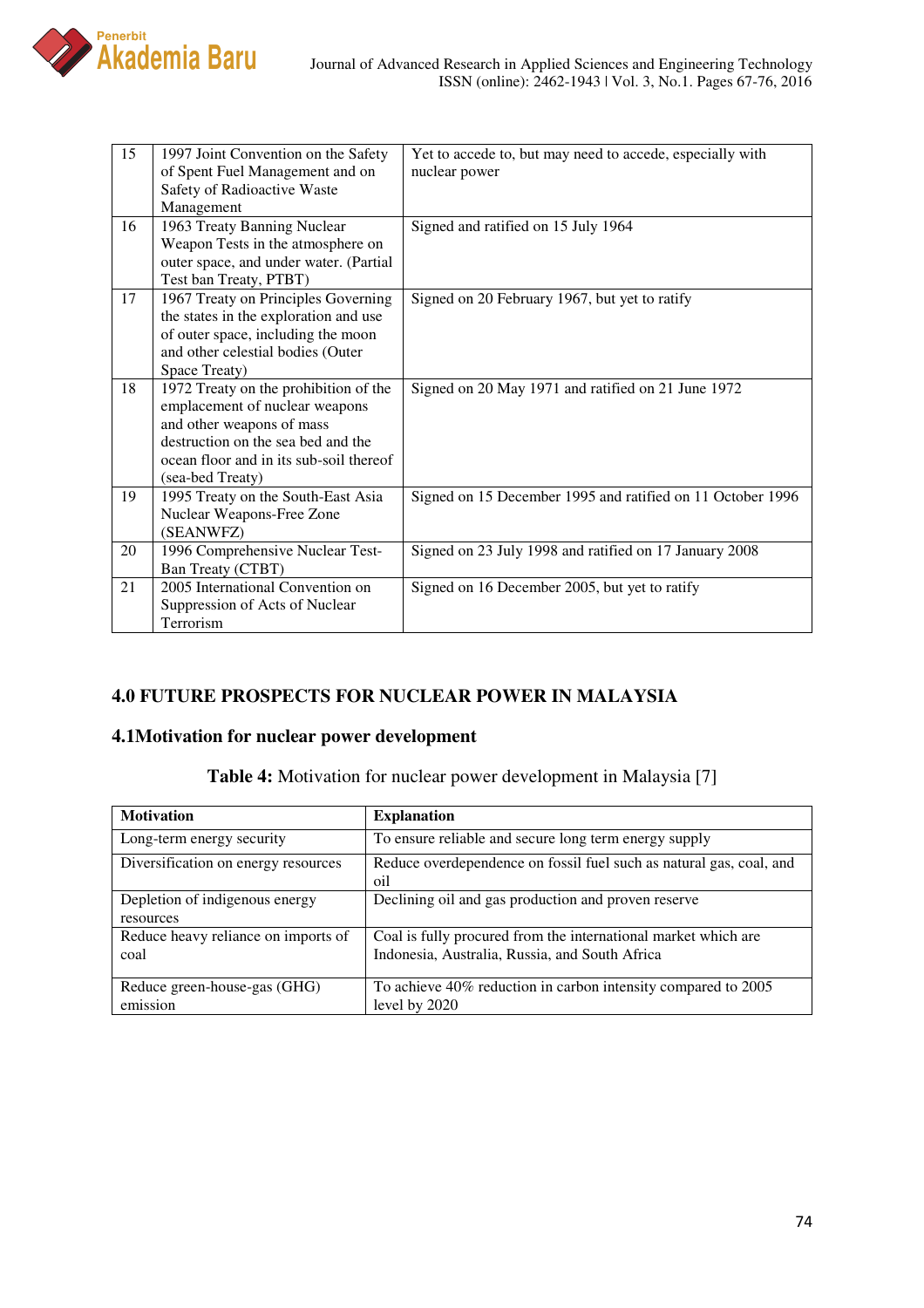

## **4.2 Vision on national prospects for nuclear energy size and growth**

| Plan                                       | <b>Explanation</b>                                                     |
|--------------------------------------------|------------------------------------------------------------------------|
| $10th$ Malaysia Plan (2011-2015)           | To explore the usage of nuclear power in order to meet future energy   |
|                                            | demand and diversify energy mix in Peninsular Malaysia                 |
|                                            | Feasibility studies, human capital development and public awareness    |
|                                            | campaign will be undertaken                                            |
| Economic Transfer Programme                | Nuclear Power is included as one of Entry Point Projects (EPP) under   |
| $(ETP)$ (2010-2020)                        | Oil, Gas and Energy sector                                             |
|                                            | Initial target: Twin unit (2GW) nuclear capacity with first unit       |
|                                            | commissioned in 2021                                                   |
| 11 <sup>th</sup> Malaysia Plan (2016-2020) | To further explore the usage of nuclear power as an alternative energy |
|                                            | resource for Peninsular Malaysia                                       |
|                                            | To build buy-in for the development of nuclear power plants through    |
|                                            | effective communication and public awareness programmes and            |
|                                            | implementation of NPIDP and NPRIDP                                     |

**Table 5**: Vision on National prospects for nuclear energy size and growth [7]

## **5.0 CONCLUSION**

This article examines the Malaysia state's motivation, capacity and strategy for implementing nuclear power. Nuclear power has been discussed in Malaysia since 2009 and at first was planned to be finish by 2013. But due to higher nuclear capital cost to incorporate extra safety designs and lower fossil fuel prices and public resistance after they have witness news of explosion in Fukushima Dai-ichi in 2011, the milestone have been reschedule to 2030. From an academic perspective, this paper shows that the nuclear power plant is the major solution for the ever increasing energy demand and will help greatly in reducing the carbon emission. With the increasing awareness of the society and sufficient support from the government, the first nuclear power plant in Malaysia can be made into reality.

### **REFERENCES**

- [1] Malaysia Nuclear Power Corporation, M., *Nuclear Infrastructure And Institutional Arrangements For The Development And Deployment Of Sustainable Nuclear Energy Systems- Experience Of Mnpc, As A Dedicated Nepio*, In *Inpro Dialogue Forum On International Collaboration On Innovations To Support Globally Sustainable Nuclear Energy Systems*, M.Z. Jaafar, Editor. 2014: Iaea Vienna. P. 26.
- [2] Energy Commission. "Peninsular Malaysia Electricity Supply Industry Outlook 2016, Malaysia." (2016).
- [3] Department, P.M., *Economic Transformation Programme Chapter 6: Powering The Malaysian Economy With Oil, Gas And Energy*. 2010. P. 40.
- [4] Malaysia Nuclear Power Corporation, M., *Role Of Nepio In Developing A National Roadmap*, In *Iaea Technical Meeting On Topical Issues In The Development Of Nuclear Power Infrastructure*, M.Z. Jaafar, Editor. 2016: Iaea Vienna, Austria. P. 26.
- [5] Kpmg Global Energy Institute, *Nuclear Power: Its Role In Shaping Energy Policies In Asia Pacific,* 2014, Japan. P. 2-3